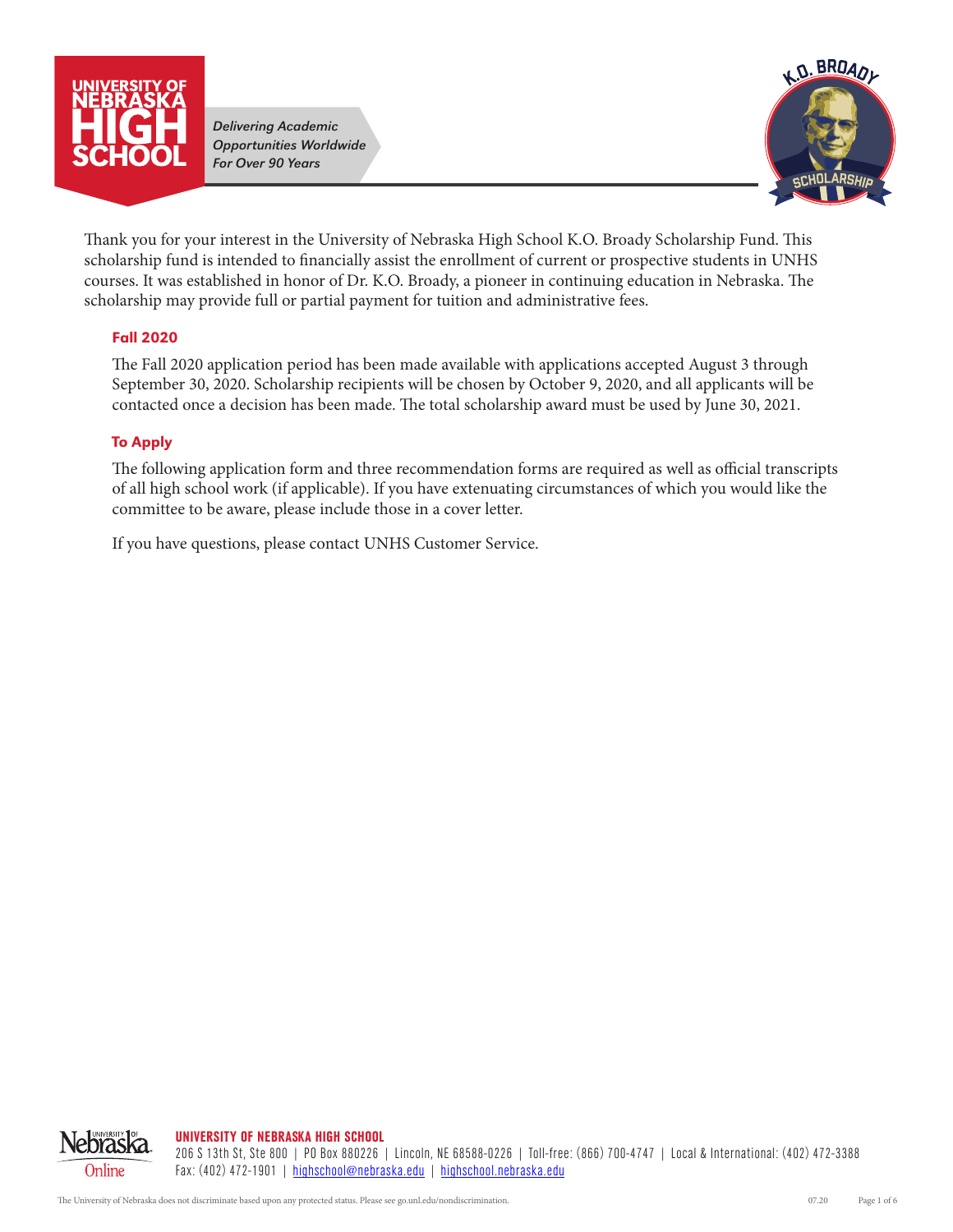### APPLICATION DIRECTIONS

1. Complete all applicable application fields. Be specific in describing your educational objectives and level of financial need. Send completed form to:

highschool@nebraska.edu

OR

K.O. Broady Scholarship Committee University of Nebraska High School PO Box 880226 Lincoln, NE 68588-0226

- 2. Select three (3) people to complete the Scholarship Recommendation Form in support of your application. These individuals may be teachers, employers, principals, advisers, counselors or others. Please do not include immediate family members.
	- a. Complete Part I of the Scholarship Recommendation Form prior to giving it to the individuals providing recommendation. Make copies as needed.
- 3. Request an official transcript(s)<sup>\*</sup> from the school(s) you are currently attending and have them mailed directly to the University of Nebraska High School Scholarship Committee (address below).

K.O. Broady Scholarship Committee University of Nebraska High School PO Box 880226 Lincoln, NE 68588-0226

The Scholarship Committee will only review completed applications. Be sure you have provided all of the following in order to be considered:

 Application Official transcript(s)\* of high school coursework

Three (3) completed Scholarship Recommendation Forms



*<sup>\*</sup> If you have not taken any courses at the high school level, or if all of your high school coursework has been completed at University of Nebraska High School, you do not need to provide a transcript. All other applicants should provide a transcript in order to be considered, but do not need to provide an UNHS transcript.*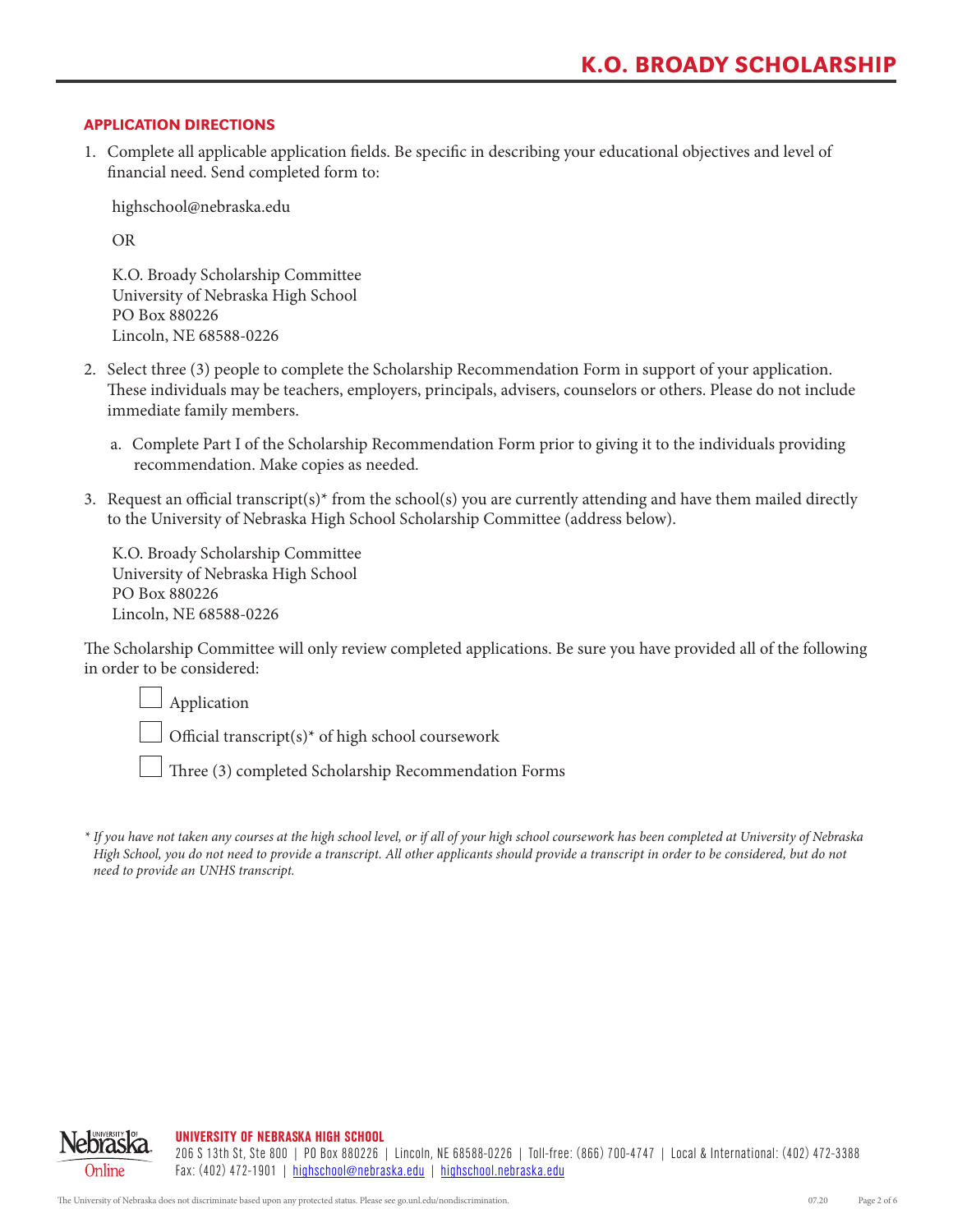## K.O. BROADY SCHOLARSHIP

| <b>APPLICATION</b>                                                                                                                                                                                                                              |       |    |       |                                                                                                                            |
|-------------------------------------------------------------------------------------------------------------------------------------------------------------------------------------------------------------------------------------------------|-------|----|-------|----------------------------------------------------------------------------------------------------------------------------|
| <b>Student information</b>                                                                                                                                                                                                                      |       |    |       |                                                                                                                            |
| First                                                                                                                                                                                                                                           |       | MI |       | Last                                                                                                                       |
| <b>Permanent Address:</b>                                                                                                                                                                                                                       |       |    |       | <b>Student Date of Birth:</b>                                                                                              |
| Street                                                                                                                                                                                                                                          |       |    |       | (Month/Day/Year)                                                                                                           |
| City<br>Phone:<br>the control of the control of the control of the control of the control of the control of the control of the control of the control of the control of the control of the control of the control of the control of the control | State |    | Zip   | Country                                                                                                                    |
| I am earning my high school diploma from:<br>University of Nebraska High School<br>1. Are you receiving financial support from other sources? Yes<br>Source                                                                                     |       |    | or No | Amount                                                                                                                     |
| 2. Are you currently enrolled in an educational institution? Yes $\Box$ or No                                                                                                                                                                   |       |    |       |                                                                                                                            |
| 3. List high schools or institutions where you have earned high school credit in grades 9-12:                                                                                                                                                   |       |    |       |                                                                                                                            |
| City, State, Country<br>Name of school                                                                                                                                                                                                          |       |    |       | Dates Attended                                                                                                             |
| 4. List one or two title(s) of University of Nebraska High School course(s) that you wish to take. Please check those for which you<br>are requesting financial aid.                                                                            |       |    |       |                                                                                                                            |
| Course Number & Title (i.e. ENGH 031: Ninth Grade English 1)                                                                                                                                                                                    |       |    |       | Aid Requested                                                                                                              |
|                                                                                                                                                                                                                                                 |       |    |       |                                                                                                                            |
|                                                                                                                                                                                                                                                 |       |    |       |                                                                                                                            |
| lebraska<br>UNIVERSITY OF NEBRASKA HIGH SCHOOL                                                                                                                                                                                                  |       |    |       | 206 State State Only 120 Roy 880226 Lincoln NE 68588 0226 Lightfroot (866) 200 4747 Lincol & International: (402) 472 3388 |

206 S 13th St, Ste 800 | PO Box 880226 | Lincoln, NE 68588-0226 | Toll-free: (866) 700-4747 | Local & International: (402) 472-3388 Fax: (402) 472-1901 | highschool@nebraska.edu | highschool.nebraska.edu

Online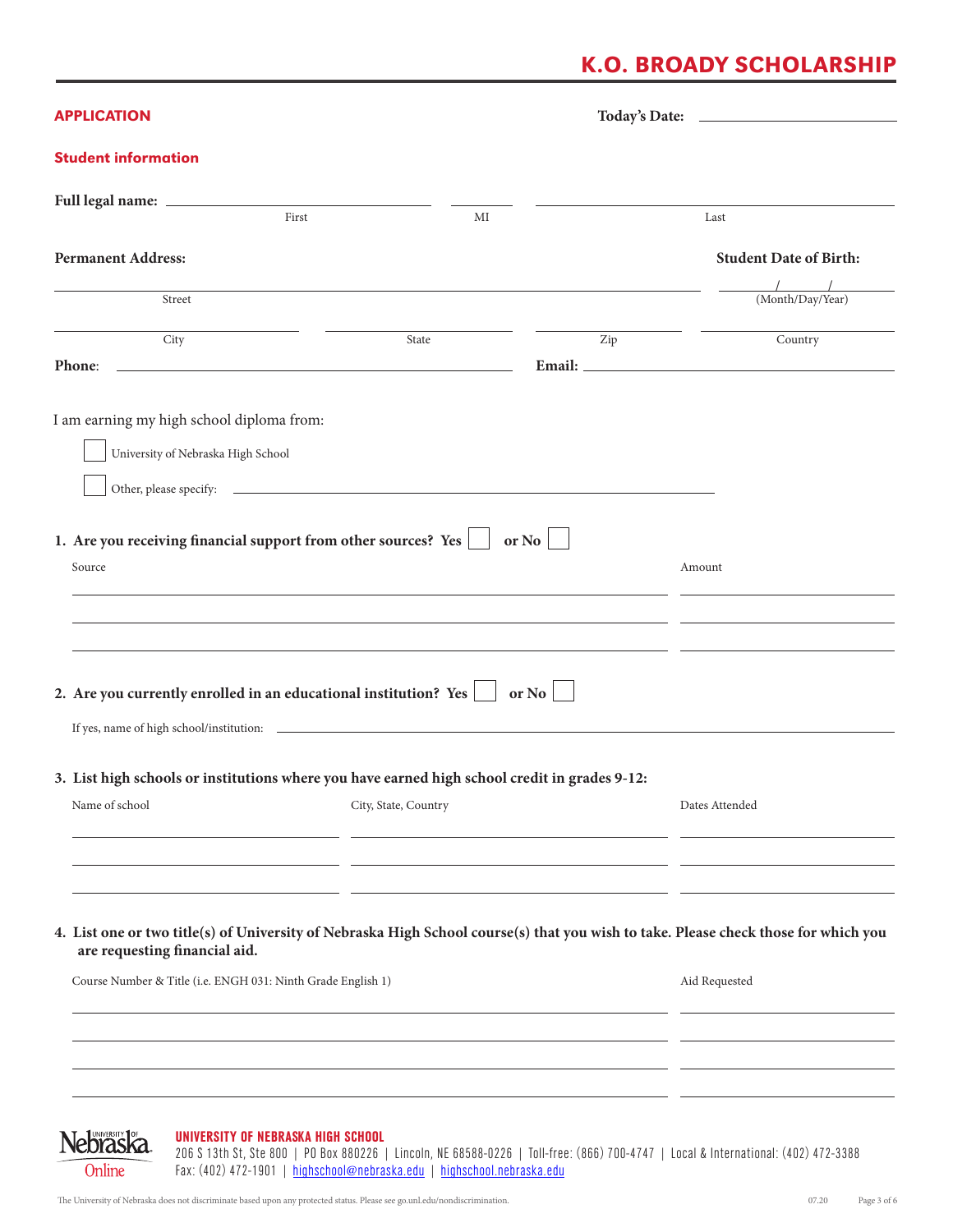**5. What are your immediate and long-term educational goals?**

**6. What effect will University of Nebraska High School Course(s) have on your educational program?**

**7. Briefly describe how UNHS will best meet your educational goals.**

**8. By what date do you expect to complete your UNHS course(s)?**

**9. If I am awarded the K.O. Broady Scholarship, I give permission to have my photo**  and a brief biographical statement about me published on UNHS communication sites. Yes  $\Box$  or No  $\Box$ 

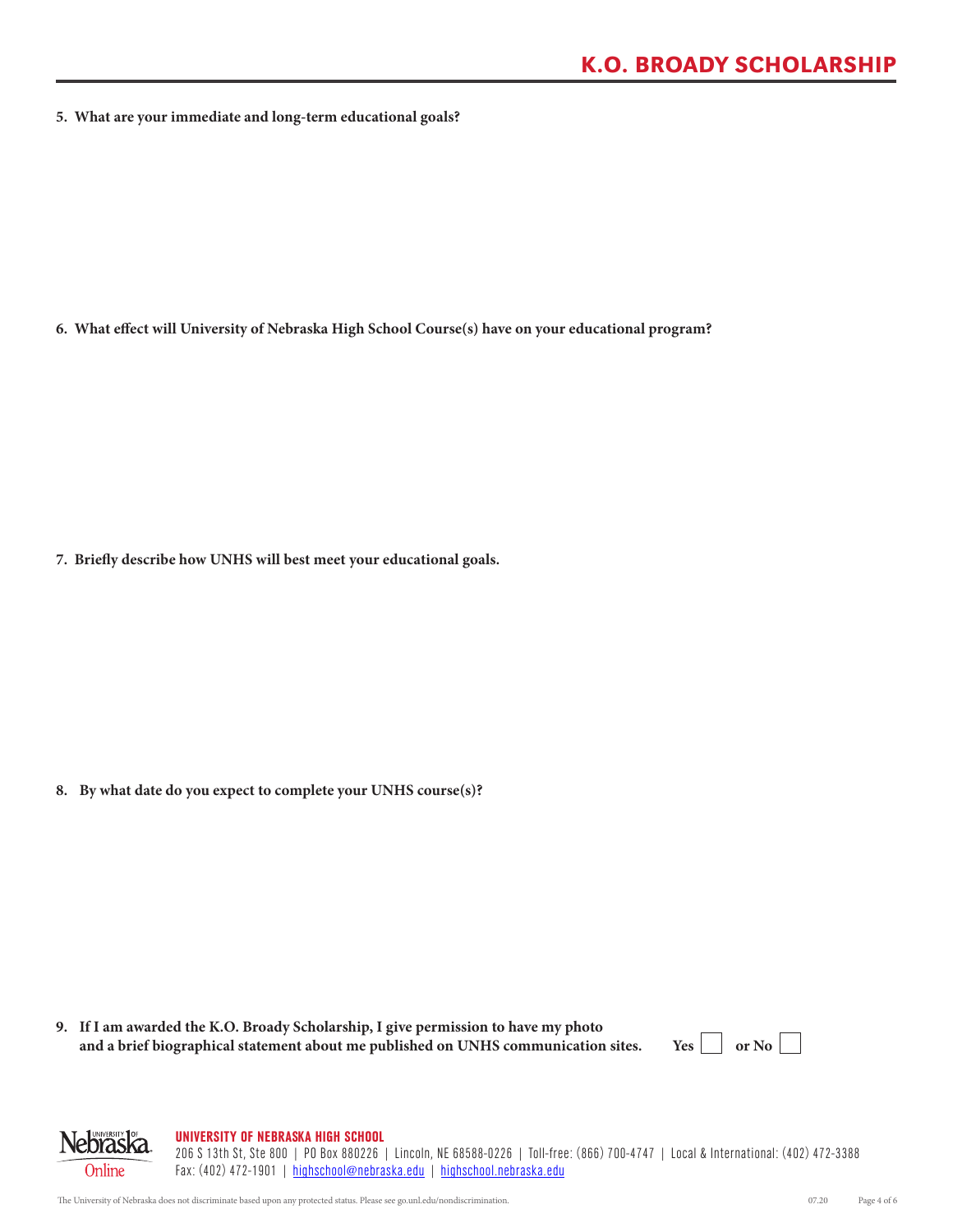# K.O. BROADY SCHOLARSHIP

### RECOMMENDATION FORM *(Please print or type)*

#### Part I: To be completed by student

Name of Student:

First MI Last

Under the Family Education Rights and Privacy Act, students of the University of Nebraska have the right to inspect their files upon request. So that the person completing this Recommendation Form will know whether it will be held in confidence or open to your inspection upon request, please sign one of the following statements. Either choice will not influence the Committee's decision.

I understand I have the right to inspect my file upon request, under the Family Education Rights and Privacy Act. I hereby *DO WAIVE* my right of access to this recommendation form.

Student's Signature:

*I DO NOT WAIVE* my right of access to this recommendation form.

Student's Signature:

#### Part II: To be completed by person providing recommendation

Please respond to the following items. We take into consideration the student/applicant's financial need, motivation, ability to organize, ability to work independently and overall academic ability.

**1. Describe the applicant's financial need as best you understand it.**

**2. Please comment upon the applicant's ability to organize and to work independently.**